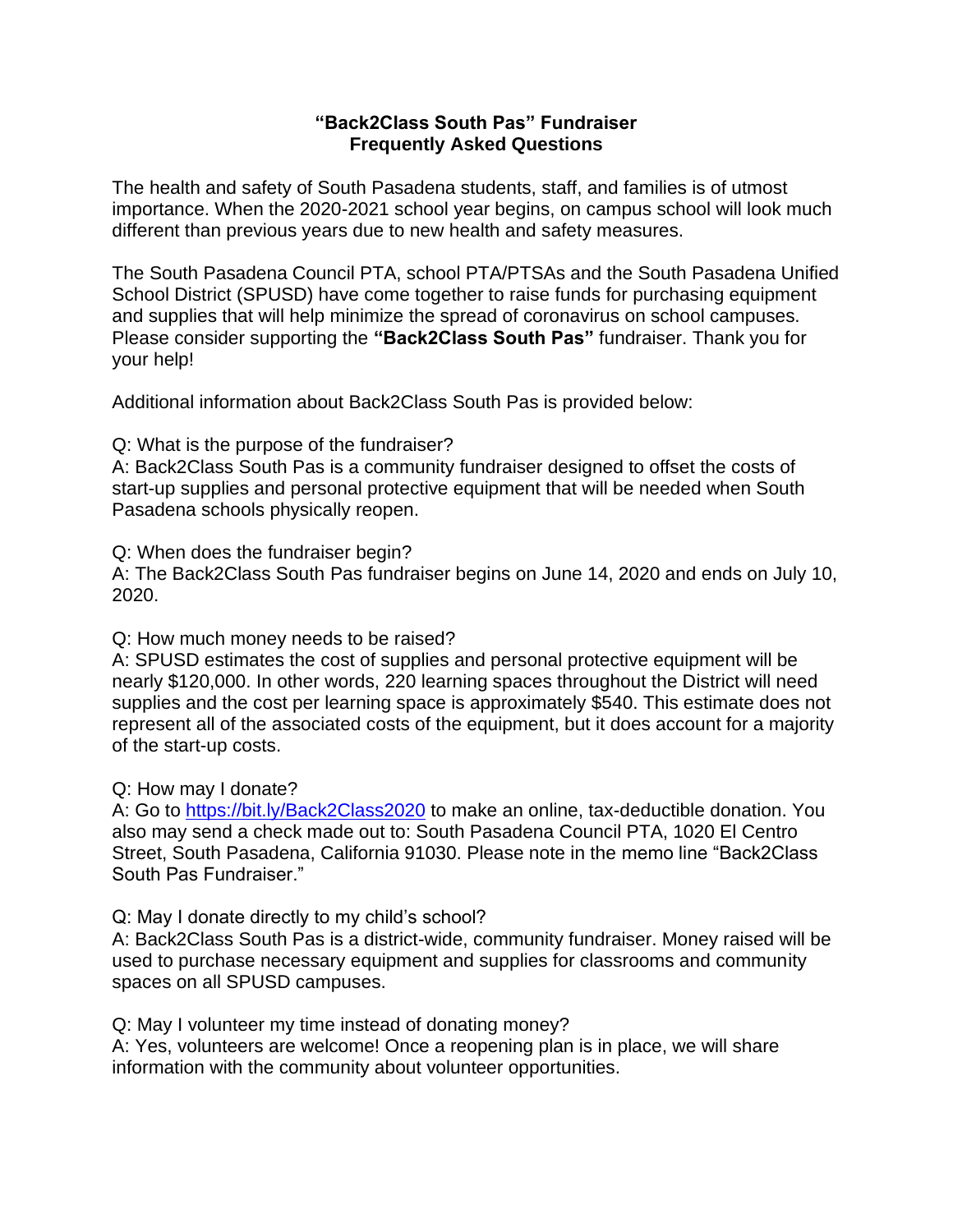Q: Which supplies will be purchased?

A: SPUSD will purchase core supplies such as infrared thermometers, cloth and disposable masks, hospital grade HVAC filters, touch-free hand sanitizing stations, and hand sanitizing gel refills. Additional supplies may be needed and potentially will be provided by the State. This fundraiser is designed to offset start-up costs for the supplies.

## Q: Which schools will receive the supplies?

A: All SPUSD classrooms and common spaces will be outfitted with the necessary equipment and supplies. The money raised will be used to purchase items at Arroyo Vista, Marengo, Monterey Hills, SPMS, and SPHS.

Q: Does the State of California provide funding for these supplies?

A: Future state funding is uncertain. Schools have never before faced this level of State funding cuts, and the increased cost of the additional safety measures to reopen schools is substantial. California is planning to send some supplies to districts to help offset reopening expenses, however, SPUSD will need to purchase supplies to supplement what the state may provide.

Q: Who determines which supplies are purchased?

A: SPUSD's Business Services Office with guidance from the Los Angeles County Office of Education, the Los Angeles County Department of Public Health, and local medical practitioners have determined the supplies needed in SPUSD learning spaces.

## Q: Are we going back to school on August 13, 2020?

A: The first day of school for SPUSD is August 13, 2020. On this date, schools may or may not physically reopen. SPUSD is working diligently with the Los Angeles County Office of Education, the Los Angeles County Department of Public Health, various federal and state agencies, and neighboring school districts to determine the best plans for reopening schools. District plans will be updated and shared as the situation evolves.

Q: What will happen to the purchased supplies if we don't go back to school in the fall? A: When SPUSD schools physically reopen, additional cleaning supplies and personal protective equipment will be needed to ensure the safety of students, staff, and families. SPUSD is committed to securing these supplies so that they are available when we need them. Many of the necessary supplies will take months to receive. We need to begin ordering now so that we are prepped and ready when schools reopen. These supplies will supplement any we receive from the State.

Q: Who is running this fundraising campaign?

A: The South Pasadena Council PTA and the individual school PTA/PTSAs are running the fundraising campaign in collaboration with SPUSD.

Q: When I donate online, why does it say my donation is going to Arroyo Vista Elementary School?